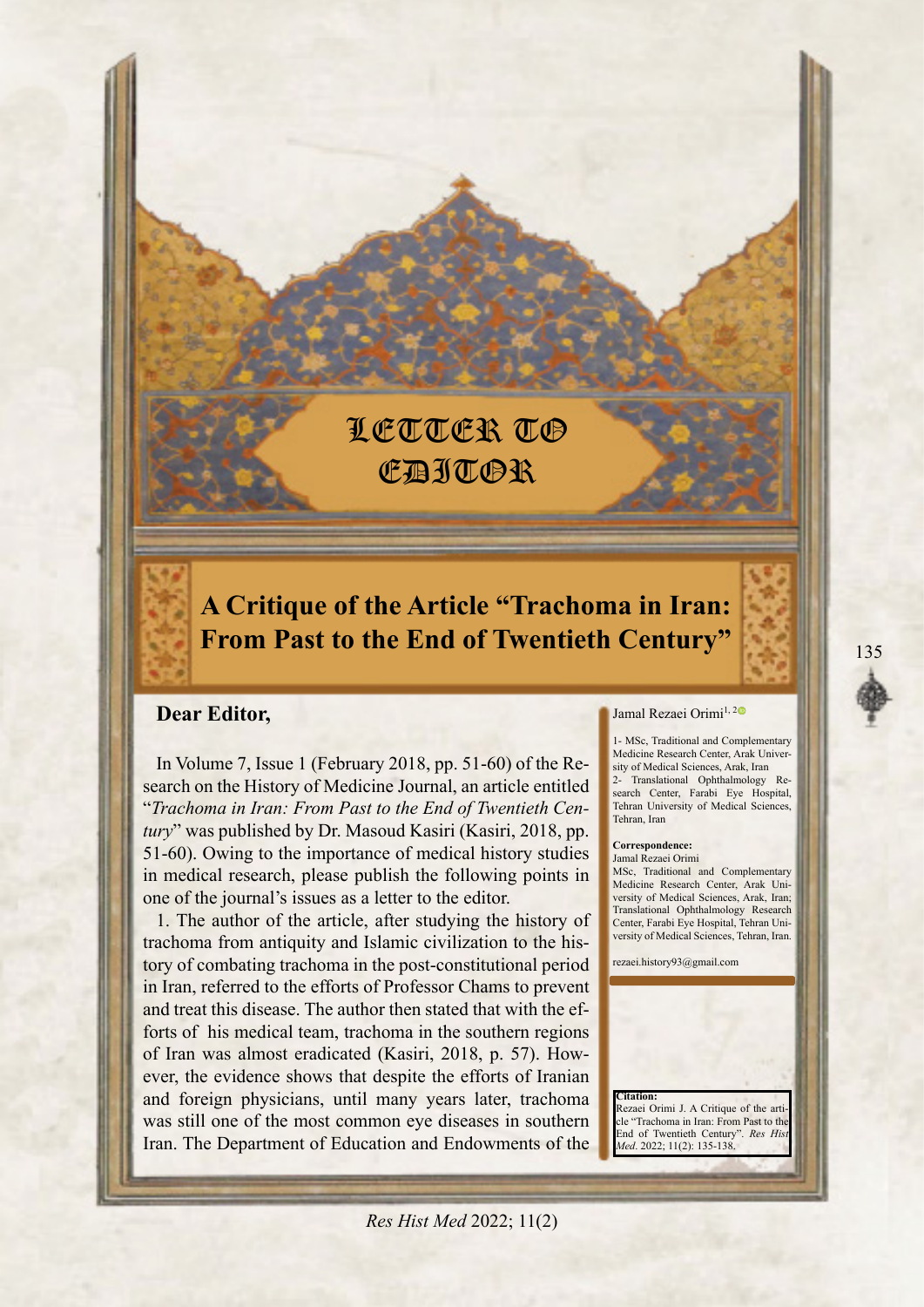#### Jamal Rezaei Orimi

southern ports reported that more than half of the students had trachoma, and no medicine was available at the end of 1937. In 1938, most of the residents of Dezful suffered from trachoma, and a shortage of ophthalmologists (Provide development and completion of cultural enterprises in Dezful, 1939, pp. 5-7). During Professor Chams' visit to Dezful in March 1948, about 95% of the residents had trachoma, and 25% became blind due to its complications (Afsharianzadeh, 2021, pp. 162-172).

2. In the next part of the article, the author writes about the training courses held for the thalmologists, such as Professor Chams for teachers in 1935 saying that: "... to find new prevention and treatment of trachoma, along with holding trachoma workshops by ophevidence of general measures or conducting epidemiological research on the disease of trachoma until 1959 is inconclusive." (Kasiri, 2018, p. 58). Although the author has failed to find evidence, significant steps have been taken in subsequent years. Ophthalmology Trachoma Clinic, playing an important role in combating trachoma in later years (Rostaei, ma, the establishment of the Institute of Ophthalmology, and the reopening of the Antistruction of Farabi Hospital, the establishment of the Association for Combating Trachoknowledge in Iran has grown with the establishment of the Faculty of Medicine, the con- $2003$ , p. 131). In 1948, after conducting epidemiological studies, the main fight against trachoma in Dezful was started by the Social Service Organization with the presence of foreign and Iranian physicians and satisfactory results were obtained (Detailed flow of the fight against trachoma in Dezful, 1952, pp. 1-38). At the same time, physicians, such ducted some scientific research and epidemiological studies on trachoma in 1950 for four as Professor Chams, Dr. Bastan, and Dr. Colonie, together with other physicians, conyears, the results of which were reported in 1954 at the International Congress of Paris (Chams, 1954, pp. 1-7). Dr. Fathollah Farhi wrote his medical dissertation on trachoma oub wrote his dissertation on trachoma and its treatment in syphilis (1937). Dr. Nusratullah-Bastan began his research with the treatise on Trachoma (1936) and Oram Moltahmeh and its treatment by coagulation with electricity (1934) and Dr. Mohammad Reza Mask-<br>oub wrote his dissertation on trachoma and its treatment in syphilis (1937). Dr. Nusratul-(1936). Professor Chams, together with Dr. Mahmoud Shervin, published works entitled Trachoma virus (1943), Symptoms of trachoma (1946), Trachoma in schools, and how to prevent it (1947), The treatise on the new treatment of trachoma (1955) by Mohammad Ali Piroozi and the article entitled, Classification of trachoma (1956) by Hamid Mohsenin and Sohrab Darogar. All this testifies that his scientific research has played an important role in eradicating and combating this disease in later years. (Afsharianzadeh, 2021, pp. 162-172; Chams, 1954, pp. 1-7; Farahi, 1934, p. 3)

3. In one section of the article, the author focuses on the life of Professor Mohammad Gholi Chams, the father of ophthalmology in Iran, and mentions some of the services Fonun School, and his correspondence with the World Ophthalmological Association, he performed, including the establishment of the Army Ophthalmology and the Dar alasking them to send foreign physicians to fight trachoma. (Kasiri, 2018, p. 57) However, it seems that most of the important scientific and research services of Professor Chams in the fight against trachoma have been neglected. Accordingly, the establishment of school mology training for medical students, teaching ophthalmology in the medical school, ophthal mology, the establishment of Farabi Hospital, the approval of six-month ophthalwriting scientific articles, participating in international congresses, and also performing corneal transplantation for the first time in Iran and Diathermy coagulation treatment in trachoma patients exhibit some of his activities undertaken in the early years of his arrival

*Res Hist Med 2022*; 11(2)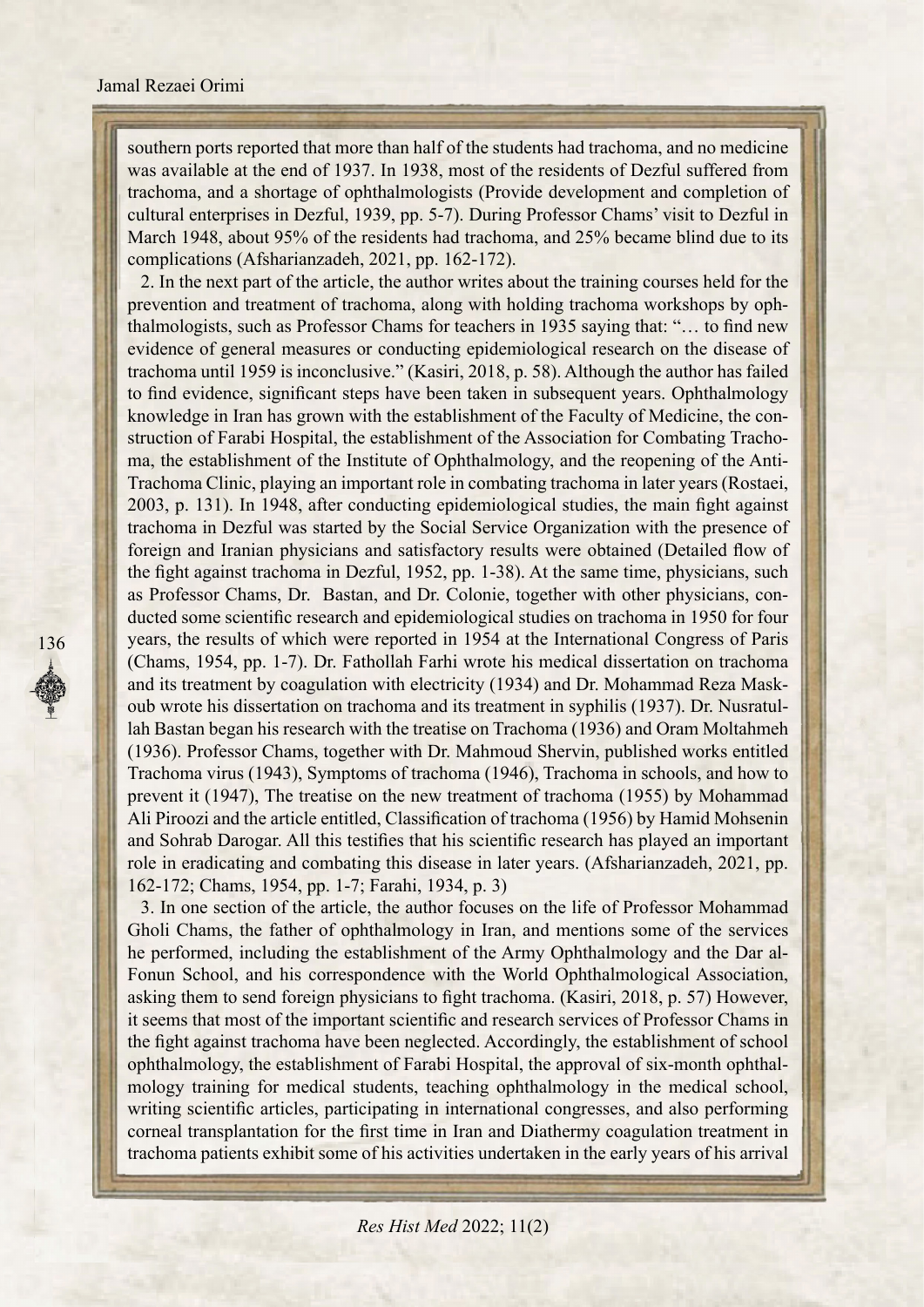#### A Critique of the article "Trachoma in Iran: From Past to the End of Twentieth Century"

#### in Iran (Chams, 2015, pp. 865-867).

4. The author concludes that "trachoma was not the main cause of blindness in Iran at the beginning of the twentieth century ..." (Kasiri, 2018, p. 60). According to the Trachoma-Statistics of 1928 prepared by Dr. Lesan al-Hakma and presented by Professor Chams at the International Trachoma Congress of the Netherlands, about 33.2% of the population of Iran had trachoma, and the main cause of the blindness of  $40\%$  of the blind in Iran (No. 12450) was trachoma (Figure 1) (Farahi, 1934, p. 8). It seems that due to the widespread prevalence of trachoma in Iran, it was the most common cause of blindness.

| جدول احصائيه تراخم وعده كورهائ <sub>ى</sub> كەازتراخم وأمراس مختلفەديىگر حاصل شده است (سال۱۹۲۸ مىيجى) |              |                                      |                               |                  |                     |
|-------------------------------------------------------------------------------------------------------|--------------|--------------------------------------|-------------------------------|------------------|---------------------|
|                                                                                                       | كورهائي كەدر | عدة مبتلايان                         | نسبت                          |                  | ایالات              |
| مشاهدات                                                                                               | اثر تراخمند  | به تراخم                             | مبتلايان بتراخم<br>در صد نقر  | ساكنين           | وشهرهای ایران       |
| كور هاى بواسطه                                                                                        | IFFV         | 11r,0                                | .100                          | $r_{y}$ $\cdots$ | آذريابجان           |
| سيفليس(ضمورءص<br>بصری ) ورمد های                                                                      | 1 A V 0      | 110, 000                             | $. . \circ$ .                 | 1, 10, 10,       | خراسان و سیستان     |
| چرکی ورمد های در                                                                                      | rro.         | $\mathbf{v} \circ \cdot \cdot \cdot$ | $\cdot$ / $\cdot \circ \cdot$ | 1, 0, , 0        | قارس و بنادر        |
| اثر سرخجه وآللهو<br>آب سبز بر حسب                                                                     | 1 A V 0      | $110, \ldots$                        | ,                             | 1, 100,          | كرمان و بلوچستان    |
| احصائيه محكمه كحالى                                                                                   | 071          | $\sqrt{xy}$                          | $1 - 10$                      | 1, 70, 70, 00    | اصفهان وبختيارى     |
| آقايدكتر لسان شمس<br>ومریضخانه هائ <sub>ی</sub> که                                                    | 1000         | .                                    | $\cdot$ / $\circ \cdot$       | 1, 0, 0, 0, 0, 0 | كرمانشاهان وكردستان |
| درآن كارميكردهاند                                                                                     | rro.         | $v \circ \cdot \cdot \cdot$          | $\cdot$ / $\cdot \cdot$       | 1, 0, 0,         | لرستان وخوزستان(*)  |
| « مريضغانه دولتي و<br>وذیری و شیر و                                                                   | $\epsilon$ . | 10.9.00                              | 1.10                          |                  | طهران وعراق         |
| خورشيد سرخ »                                                                                          | $\epsilon$ . | 10.5                                 | .1.10                         | 1, 0, 0, 0, 0, 0 | مازندران وگلان      |
| 14110                                                                                                 | 12200        | $i_{j}$ , $i_{j}$ , $i_{j}$          |                               | 11, 0.1, 0.1     | $5 - 5$             |

(\*) احصائيه تراخم در شوشتر و دزفول هشتاد تا نود در صد است .

*Figure 1. A copy of the Frequency of the blind in Iran in 1928* 

#### **References**

Afsharianzadeh, A., 2021. *History of Trachoma in Dezful (Tarikhche bimari trachoma dar*  $dezful$ ). Dezful: Dar al-Momenin publications.

Chams, H., 2015. Professor M. Gholi Chams "Father of Modern Ophthalmology in Iran". Arch Iran Med. 18(12), pp. 865-867.

**Chams**, M., 1954. *Treatment of trachoma with electrocoagulation (Darman trachoma ba*  $electrocoagulation$ . Tehran: Tehran University publication.

*Detailed flow of the fight against trachoma in Dezful (Jaryan mashroh mobareze ba trachoma* dar dezful), 1952. [Manuscript]. No. 240/99980. Tehran: National Library and Archives of Islamic Republic of Iran.

Farahi, F., 1934. *Trachoma and its treatment by electricity coagulation (Trachoma va moale-*<br>*jeh an tevassote eneghad ba bargh*). Tehran: Sepehr Publication .

Kasiri, M., 2018. Trachoma disease in Iran from the past to the end of the twentieth century. Journal of Research on History of Medicine. 7(1), pp. 51-60.